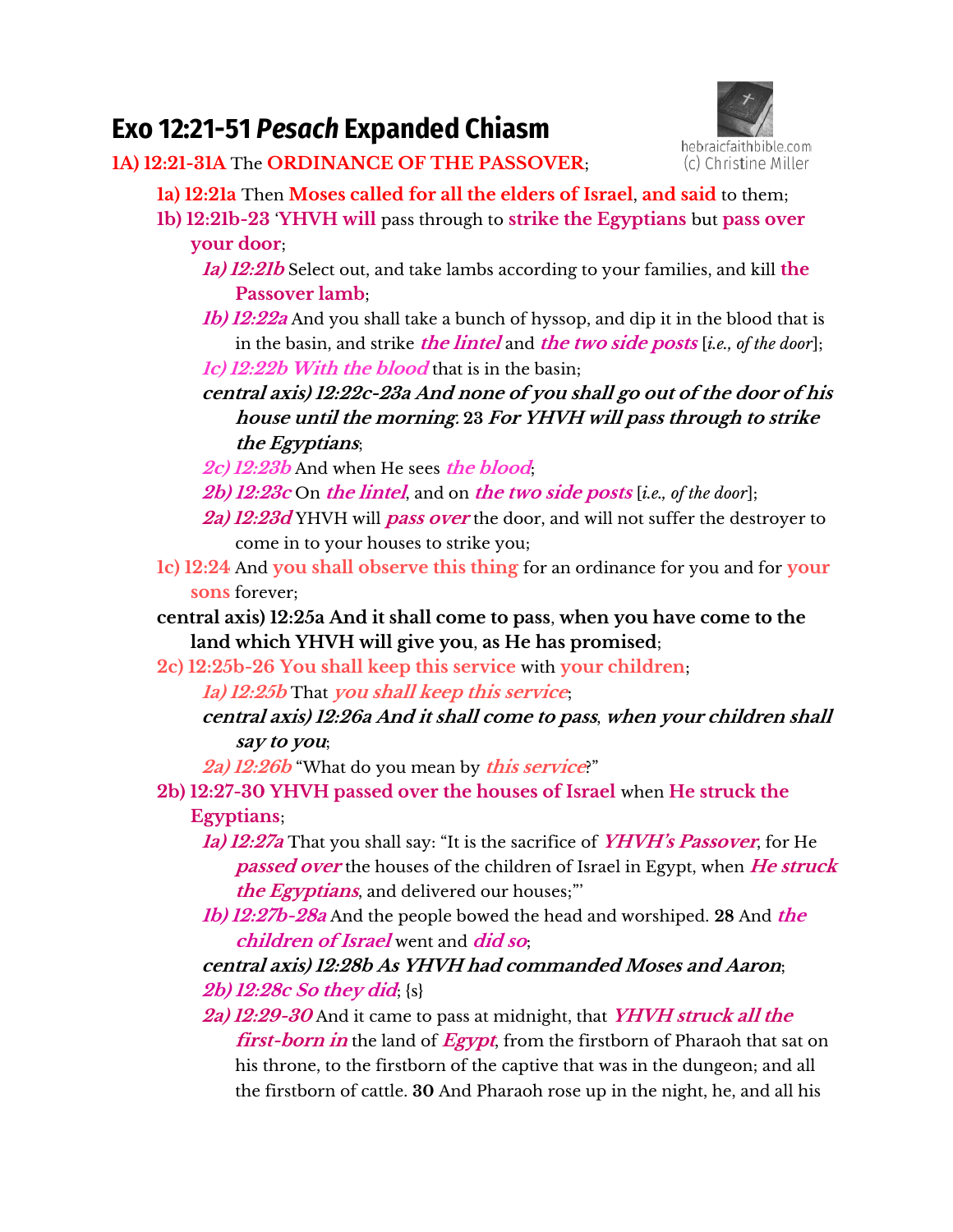servants, and all the Egyptians; and there was a great cry in Egypt; for there was not a house where there was not one dead;

**2a) 12:31a** And **he called for Moses and Aaron** by night **and said**;

**1B.1) 12:31B-32 GET YOU FORTH**, you and **THE CHILDREN OF ISRAEL**, **WITH** your **FLOCKS AND HERDS**;

- **1a) 12:31b '**Rise up, **get you forth** from among my people;
- **1b) 12:31c Both** you and the children of Israel;

**central axis) 12:31d And go**, **serve YHVH**, **as you have said**;

**2b) 12:32a** Take **both** your **flocks and** your **herds**, as you have said;

**2a) 12:32b** And **be gone**; and bless me also;'

- **1B.2.1) 12:33** And the **EGYPTIANS WERE URGENT** with the people, **TO SEND THEM OUT** of the land **IN HASTE**; for they said: We are all dead men;
- **1B.2.2) 12:34** And the people **TOOK THEIR DOUGH BEFORE IT WAS LEAV-ENED**, their kneading bowls being bound up in their clothes on their shoulders;
	- **1C) 12:35** And the children of Israel did according to the word of Moses; and **THEY ASKED OF THE EGYPTIANS JEWELS** of silver, and jewels of gold, and clothing;

## **CENTRAL AXIS) 12:36A AND YHVH GAVE THE PEOPLE FAVOR IN THE SIGHT OF THE EGYPTIANS**;

- **2C) 12:36B** So that they let them have **WHAT THEY ASKED**. And **THEY DE-SPOILED THE EGYPTIANS**; {s+p}
- **2B.1) 12:37-38** And **THE CHILDREN OF ISRAEL** journeyed from Rameses to Succoth, about six hundred thousand men on foot, besides children. **38** And a mixed multitude **WENT UP** also **WITH** them; and **FLOCKS**, **AND HERDS**, even very much cattle;
- **2B.2.2) 12:39A** And they baked unleavened cakes of **THE DOUGH** which they brought forth out of Egypt, for it **WAS NOT LEAVENED**;
- **2B.2.1) 12:39B** Because **THEY WERE THRUST OUT OF EGYPT**, and **COULD NOT LINGER**, neither had they prepared for themselves any food;

**2A) 12:40-51** The **ORDINANCE OF THE PASSOVER**; {p+s+p}

**1a) 12:40-41** Now the sojourning of the children of Israel, who dwelt in Egypt, was four hundred and thirty years. **41** And it came to pass at the end of four hundred and thirty years, even **the selfsame day it came to pass**, that **all the host of YHVH went out from the land of Egypt**;

**1b) 12:42a-c** The **night of watching to YHVH**; **1a) 12:42a** It was a **night of watching to YHVH**; **central axis) 12:42b For bringing them out from the land of Egypt**;